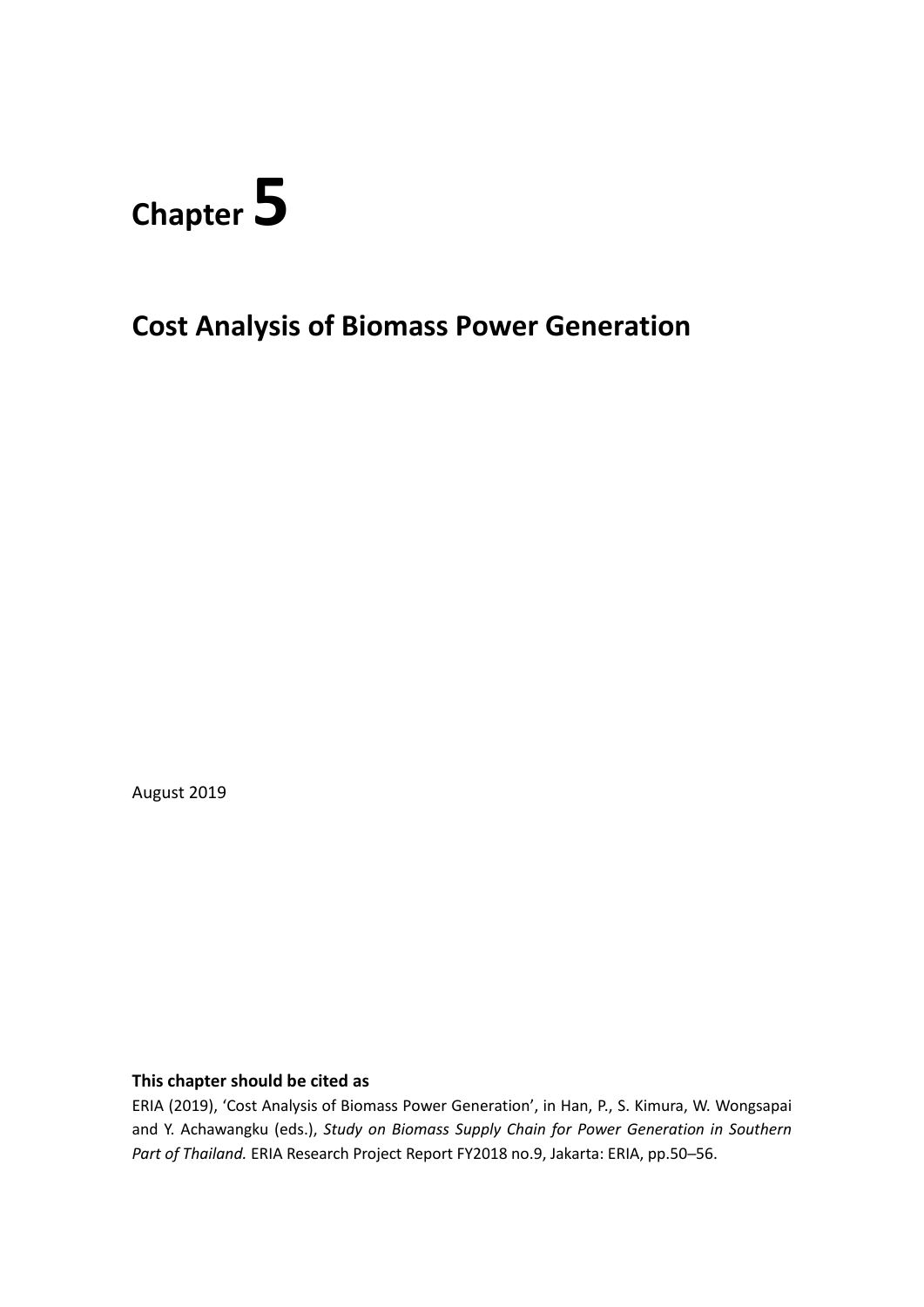# Chapter 5

# Cost Analysis of Biomass Power Generation in Southern Thailand

# **1. Introduction**

Biomass is one kind of clean energy. The biomass power plant uses feedstock materials like agricultural straws, woodchips, rice husk, residues from palm oil such as empty fruit bunches, etc. which are smashed, briquetted, or gasified, then burned to produce high temperature and pressure steam. The heat energy in steam is transferred to electric energy and supplied to innumerable homes via highly efficient steam turbines. Biomass power normally uses condensing steam turbine for generation or cogeneration. The ash of biomass could be used as farmland fertiliser, providing green power for crops.

The southern provinces of Thailand have a huge biomass potential for power generation. Although some provinces may have a deficit of biomass for power generation due to the competing uses of biomass in other sectors, the region has a biomass surplus if the transport arrangement is well managed. The feedstock comes from oil palm and rubber plantation. For biomass power generation, the biomass supply chain should be secure in terms of supply and price, as these could affect the cost and stability of supplying the power.

For a better understanding of the situation of the biomass power plant in southern Thailand, this chapter explores the possibility of different price scenarios of biomass feedstock, and how these prices affect the levelized cost of energy (LCOE). This is important for policy if the introduction of more biomass power plants in the southern provinces will be economically viable or not. Currently, the government provides subsidies through the feed-in-tariff (FiT) scheme to different types of renewables, and some price premiums for the location in the southern provinces. For the biomass power plant of different installed capacity, the premium tariff is summarised in Table 5.1.

| Capacity (MW)                                                 |           | FiT (B/kWh)              |            | <b>Duration</b> | FiT (Premium) (B/kWh)                             |                                                         |
|---------------------------------------------------------------|-----------|--------------------------|------------|-----------------|---------------------------------------------------|---------------------------------------------------------|
|                                                               | FiT (Fix) | <b>FiT</b><br>(Variable) | <b>FiT</b> | (Years)         | <b>Bioenergy</b><br>project<br>(first 8<br>years) | <b>Adder for</b><br><b>Southern</b><br><b>Provinces</b> |
| Installed<br>capacity<br>less<br>than 1 MW                    | 3.13      | 2.21                     | 5.34       | 20              | 0.5                                               | 0.5                                                     |
| Installed<br>capacity of $1-3$<br><b>MW</b>                   | 2.61      | 2.21                     | 4.82       | 20              | 0.4                                               | 0.5                                                     |
| Installed<br>of<br>capacity<br>than<br>3<br>more<br><b>MW</b> | 2.39      | 1.85                     | 4.24       | 20              | 0.3                                               | 0.5                                                     |

FiT = feed-in tariff.

Source: Klomgrich Tantravanich (2018)).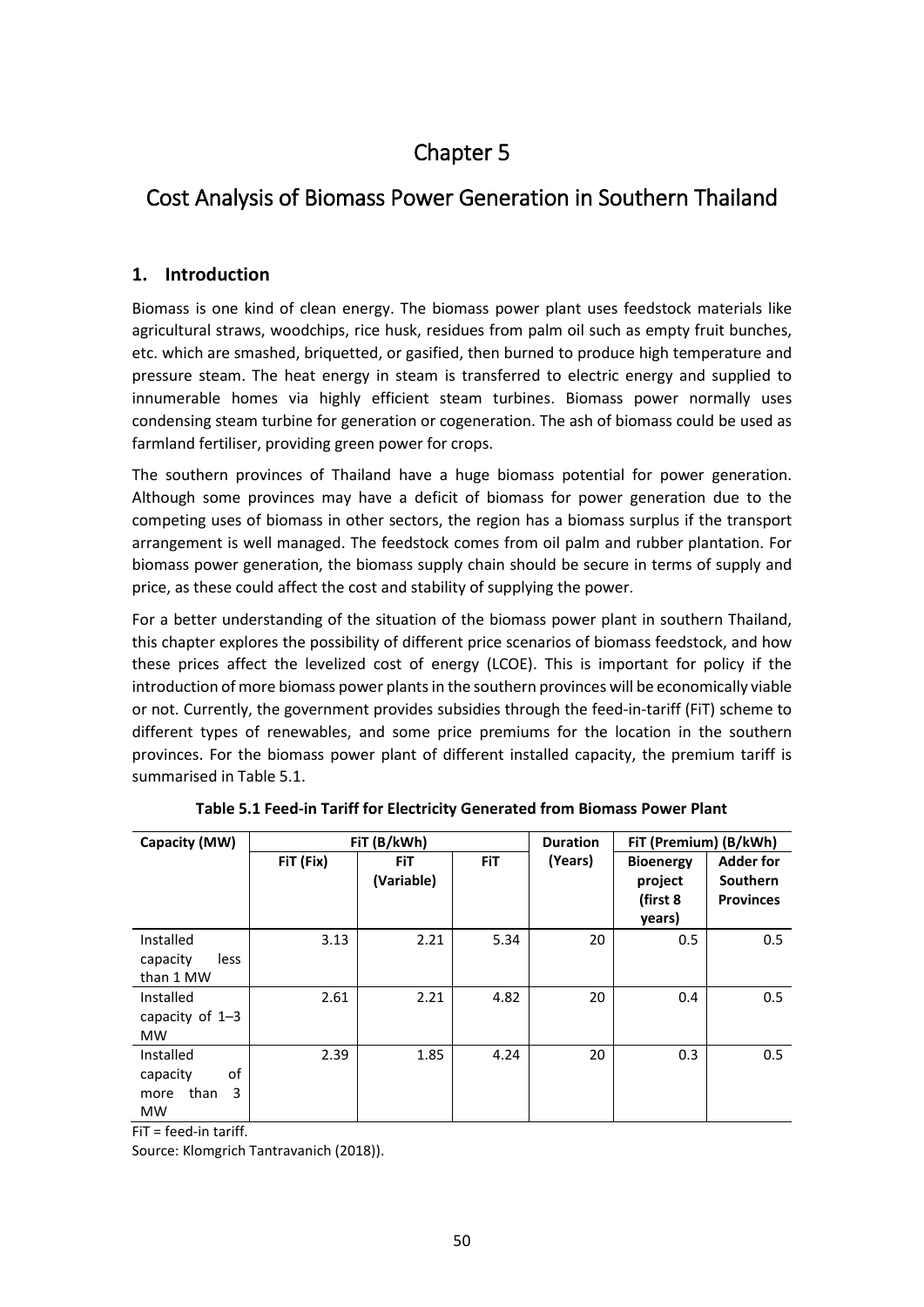## **2. Local and International Cost of Biomass**

In the supply chain analysis in Chapter 4, the price of biomass vary according to seasons (Tables 5.2.1 and 5.2.2).

| <b>Type of</b><br><b>Biomass</b> | January | February | March | April | May | June |
|----------------------------------|---------|----------|-------|-------|-----|------|
| Rubber wood<br>slabs             | 769     | 833      | 650   | 538   | 647 | 765  |
| Rubber wood<br>waste             | 1,000   | 1,050    | 883   | 633   | 800 | 950  |

**Table 5.2.1 Price of Biomass (January to June, 2018), baht/ton**

Source: Authors' survey data, 2018.

**Table 5.2.2 Price of Biomass (July to December, 2018)**

| Type of<br><b>Biomass</b> | July | August | September | <b>October</b> | <b>November</b> | <b>December</b> |
|---------------------------|------|--------|-----------|----------------|-----------------|-----------------|
| Rubber<br>wood slabs      | 759  | 625    | 588       | 625            | 750             | 683             |
| Rubber<br>wood waste      | 875  | 625    | 714       | 706            | 750             | 900             |

Source: Authors' survey data, 2018.

Globally, wood pellets and woodchips are traded internationally at high prices (Figure 5.1) while local biomass, such as low-cost agricultural and forestry waste, is primarily traded locally. Therefore, prices of wood pellets and wood chips are generally higher than the local prices. Undoubtedly, Asia's demand for biomass is growing rapidly as many countries have accelerated the share of renewables into the energy supply mix.

#### **Figure 5.1 Spot Market of Wood Pellets (90-day Index cif, US\$/ton)**



Source: Argus Media Ltd. (2017).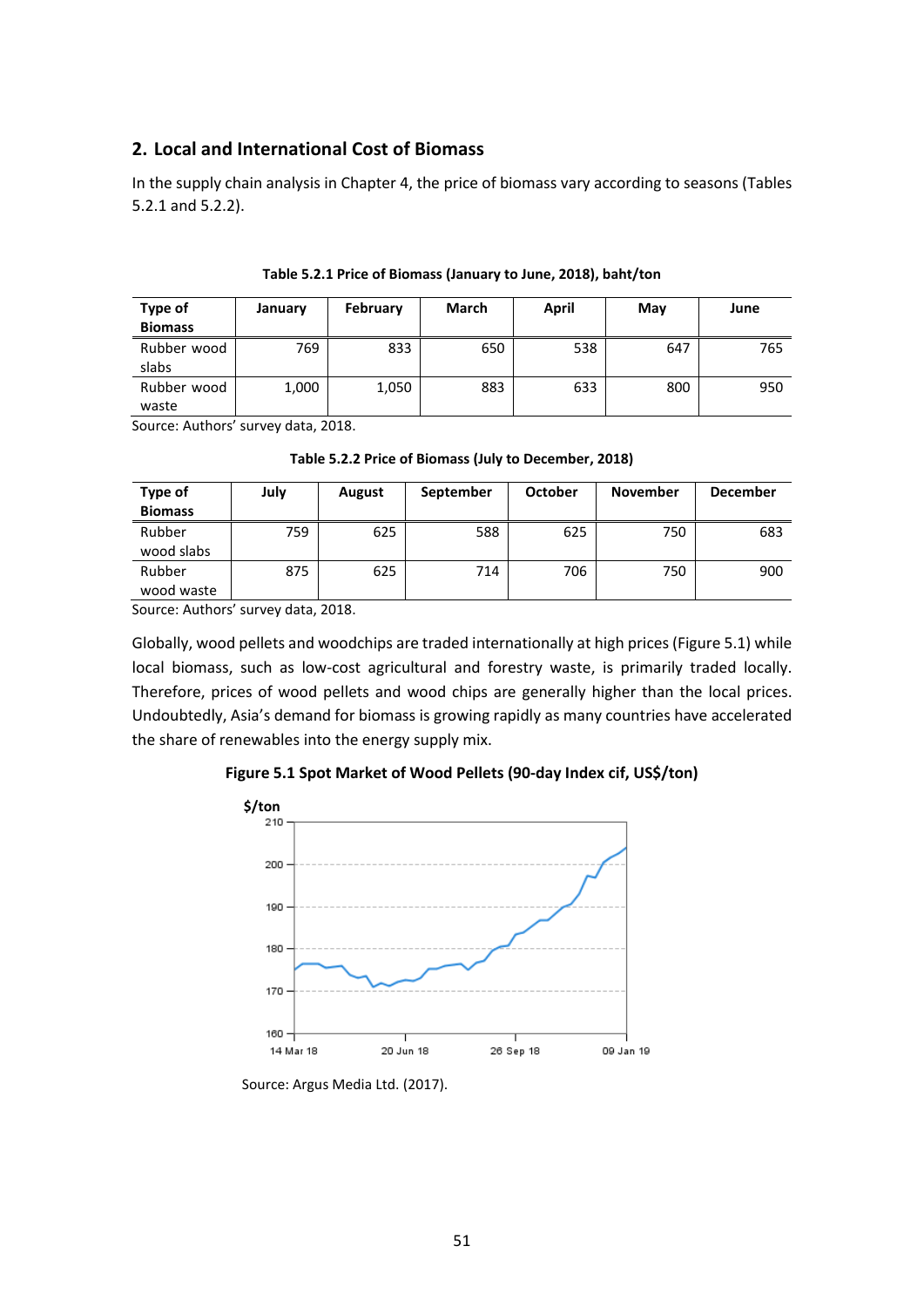Wood pellet imports into South Korea and Japan have grown exponentially since 2015. In 2017, South Korea imported 2.4 metric tons (MT) of wood pellets, 20 times of imports in 2012. Japan is currently a smaller market, but its growth has also been impressive. Japan imported over 0.5 MT in 2017, a sevenfold increase from 2012.

The price of biomass in southern Thailand is very competitive and suitable for biomass power generation. The local biomass price is at least five times cheaper than the international biomass spot market, thus, making biomass price for power generation attractive.

#### **3. Levelized Cost of Energy**

The LCOE of renewable energy (RE) technologies varies by technology, country, and project, based on RE resources, capital and operating costs, and the efficiency/performance of the technology. The method of calculating the cost of RE technologies, adapted from the approach used by IRENA (2012), is based on discounting financial flows to a common basis, considering the time value of money. The weighted average cost of capital, often also referred to as the discount rate, is an important part of the information required to evaluate biomass power generation projects and has an important impact on the LCOE.

The formula used for calculating the LCOE of RE technologies is:

$$
LCOE = \frac{\sum_{t=1}^{n} \frac{I_t + M_t + F_t}{(1+r)^t}}{\sum_{t=1}^{n} \frac{E_t}{(1+r)^t}}
$$

Where:

LCOE = the average lifetime levelized cost of electricity generation;

- $I_t$  = investment expenditures in the year t;
- $M_t$  = operations and maintenance expenditures in the year t;
- $F_t$  = fuel expenditures in the year t;
- $E_t$  = electricity generation in the year t;
- r = discount rate; and
- n = life of the system.

#### **3.1. Key assumptions**

A few key assumptions are used in calculating the LCOE. These assumptions are based on the information given by the research team that conducted the survey of the supply chain for biomass power generation in southern Thailand.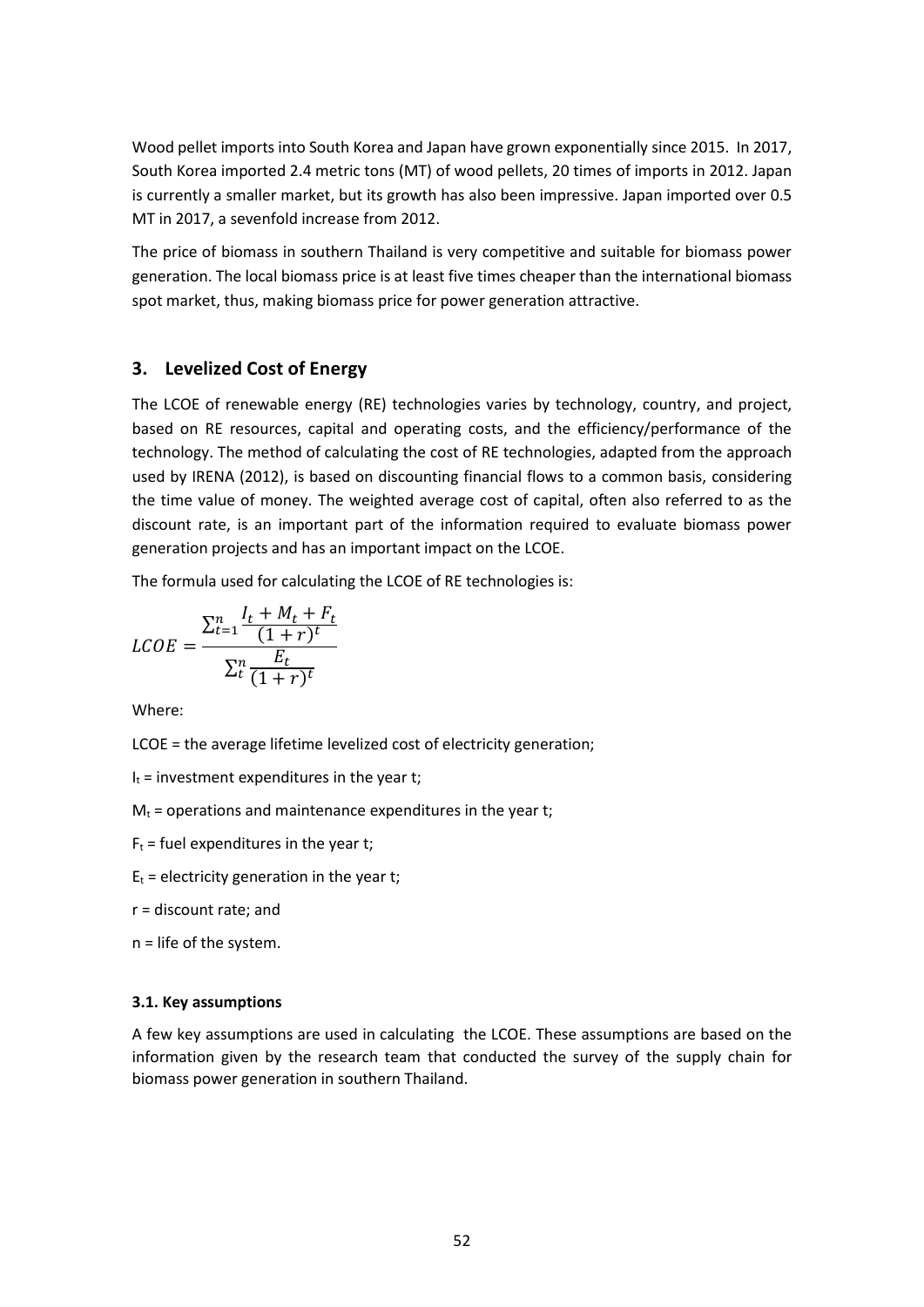| <b>Installed Capacity</b>          | 9.9 MW       |
|------------------------------------|--------------|
| Net Plant Capacity                 | 80%          |
| <b>Thermal Efficiency</b>          | 27%          |
| Capex                              | US\$2,561/kW |
| <b>Construction Financing Cost</b> | US\$166/kW   |
| Economic Lifetime                  | 25 years     |
| Discount Rate                      | 5%           |
| Rate of Return on Equity           | 9.50%        |

Source: Authors' survey data, 2018.

Although biomass-fired electricity plants can achieve availabilities in the range 85% to 90%, they will not always operate at these levels. Thus, this study assumes a net plant capacity of 80%, rather than 90%. The thermal efficiency of biomass power plant ranges from 20% to 30%. However, we assume it at 27% as this information is provided by the study team.

## **3.2. LCOE result estimates**

The results of the LCOE are broken down into fuel cost, labour cost, fixed or capital cost, and variable operation and maintenance (O&M) costs. It is important to note that fuel cost contributes significantly to the overall cost. The study of IRENA (2012) on biomass for power generation concluded that the fuel cost could be the largest share in the overall cost; in some cases, its share could be as much as 30%–40% of the overall cost in terms of US dollars per kilowatt-hour. Luckily, the study of biomass for power generation in southern Thailand showed a favourable price for feedstocks. The study used three price scenarios: US\$25/ton, US\$32/ton, and US\$37/ton. With certain assumptions, the three fuel price scenarios produced the following results (Figure 5.2).

- o At the fuel price of US\$25/ton, the LCOE is estimated at US\$8.2 cents/kWh
- o At the fuel price of US\$32/ton, the LCOE is estimated at US\$8.84 cents/kWh
- o At the fuel price of US\$37/ton, the LCOE is estimated at US\$9.69 cents/kWh

The ASEAN Centre for Energy (ACE) conducted a study on the LCOE in selected renewable technologies in ASEAN member states in 2016 (ACE, 2016). The results showed that the LCOE of biomass ranges from US\$5.70 cents/kWh to US\$12.5 cents/kWh. The range is about US\$9.2 cents/kWh. The 2012 study of IRENA on biomass for power generation also found that the LCOE ranges from US\$6 cents/kWh to US\$21 cents/kWh due to fuel cost and other factors (Figure 5.3).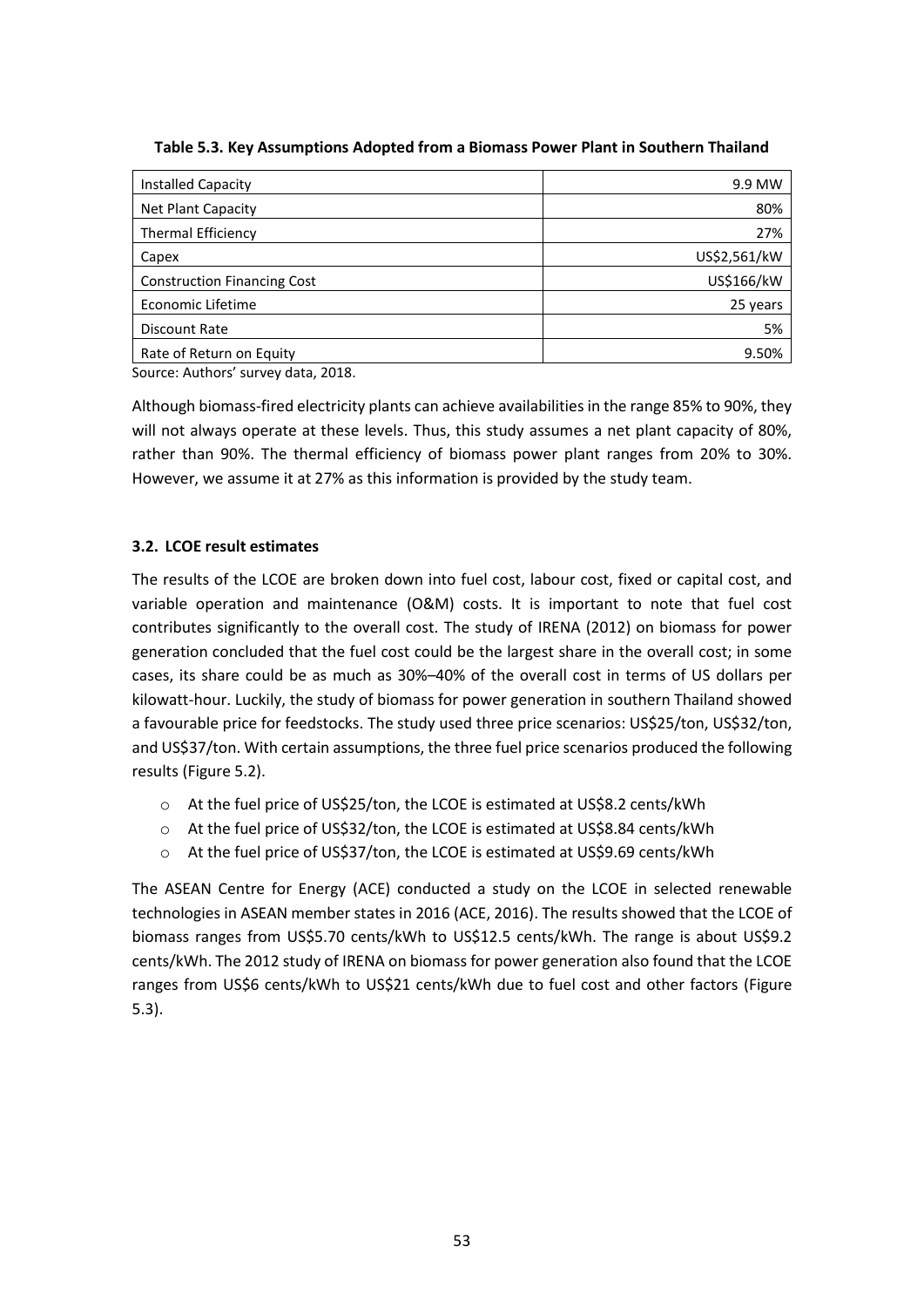

**Figure 5.2 LCOE Results of Fuel Cost Scenarios (25 Years of Plant Lifetime)**

Source: Author's calculation.

Nonetheless, ERIA's study for biomass power generation in southern Thailand found that the LCOE ranges from US\$8.2 cents/kWh to US\$ 9.69 cents/kWh. This is a very competitive LCOE cost and is attractive for investment compared to the current FiT provided by the government to the biomass power generation in the southern provinces, which ranges from US\$15.7 cents/kWh to US\$19.8 cents/kWh. The FiTs of US\$15.7 cents/kWh and US\$19.8 cents/kWh are the tariff rates for electricity generated from the biomass power generation in southern Thailand for the installed capacity of more than 3 MW and of less than 1 MW, respectively (Figure 5.4).

The study shows possibilities of increasing the biomass power generation in the southern provinces. The supply chain analysis in Chapter 3 illustrates that some provinces in southern Thailand may face a deficit in biomass supply. However, as a group, there is a surplus in the supply of biomass in the southern provinces. Thus, introducing additional capacity of biomass fired power generation will need to strengthen the supply chain through collection, transportation, and storing biomass feedstock.. The current scheme of FiT is generous, and it lasts for 20 years for the FIT (fix) and FIT (variable). However, the FIT (premium) lasts only 8 years. In addition, the FiT ladder (US\$0.5 cents/kWh) is added to investment in biomass for power generation in southern provinces of Yala, Pattani and Narathiwat..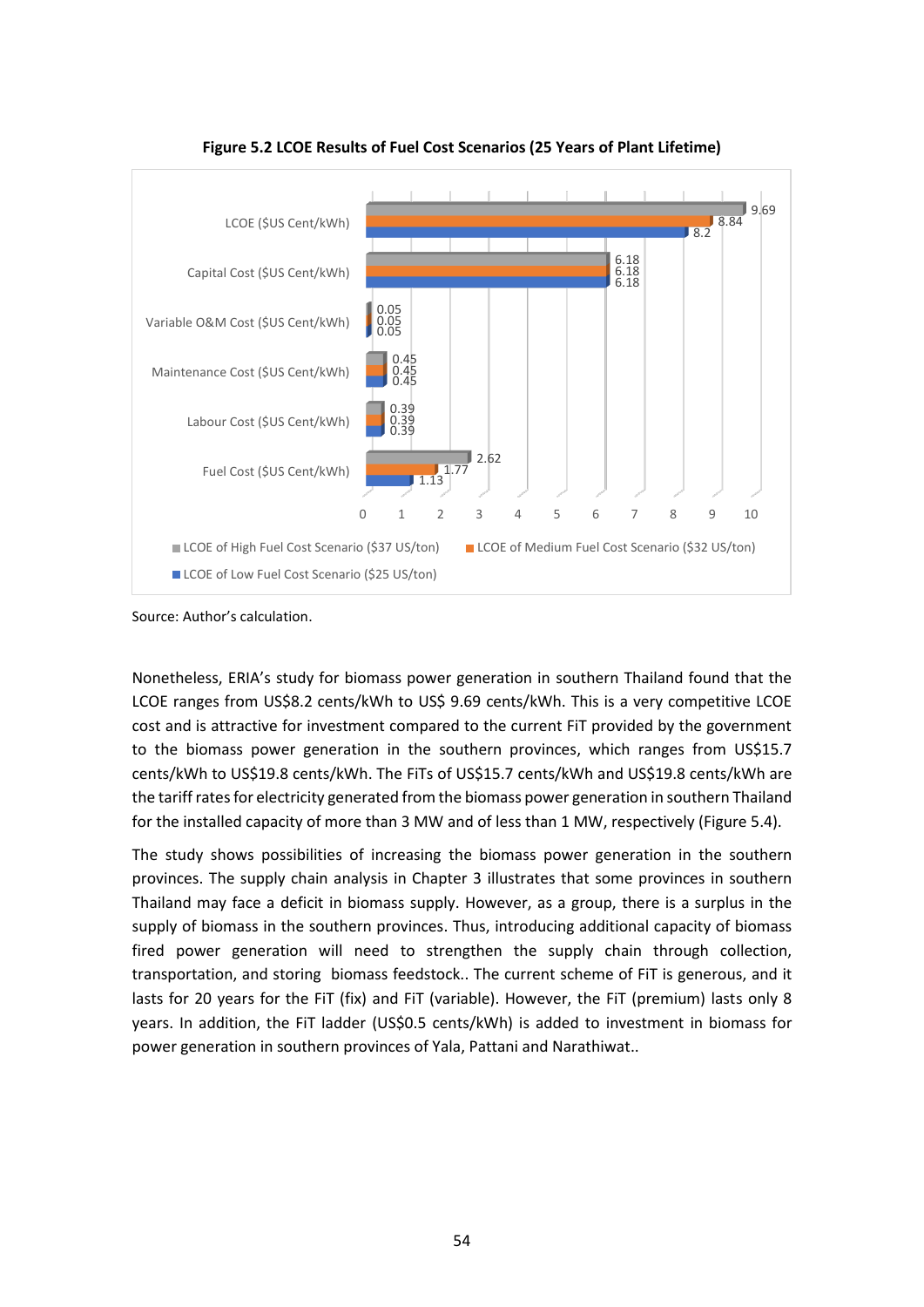

**Figure 5.3 LCOE Results of Biomass Power Generation, Various Studies**

ACE = ASEAN Centre for Energy, IRENA = International Renewable Energy Agency, LCOE = levelized cost of energy.

Source: Author's calculation.



**Figure 5.4 Results of LCOE Study Compared with Current FiT**

FiT = feed-in tariff.

Source: Author's calculation.